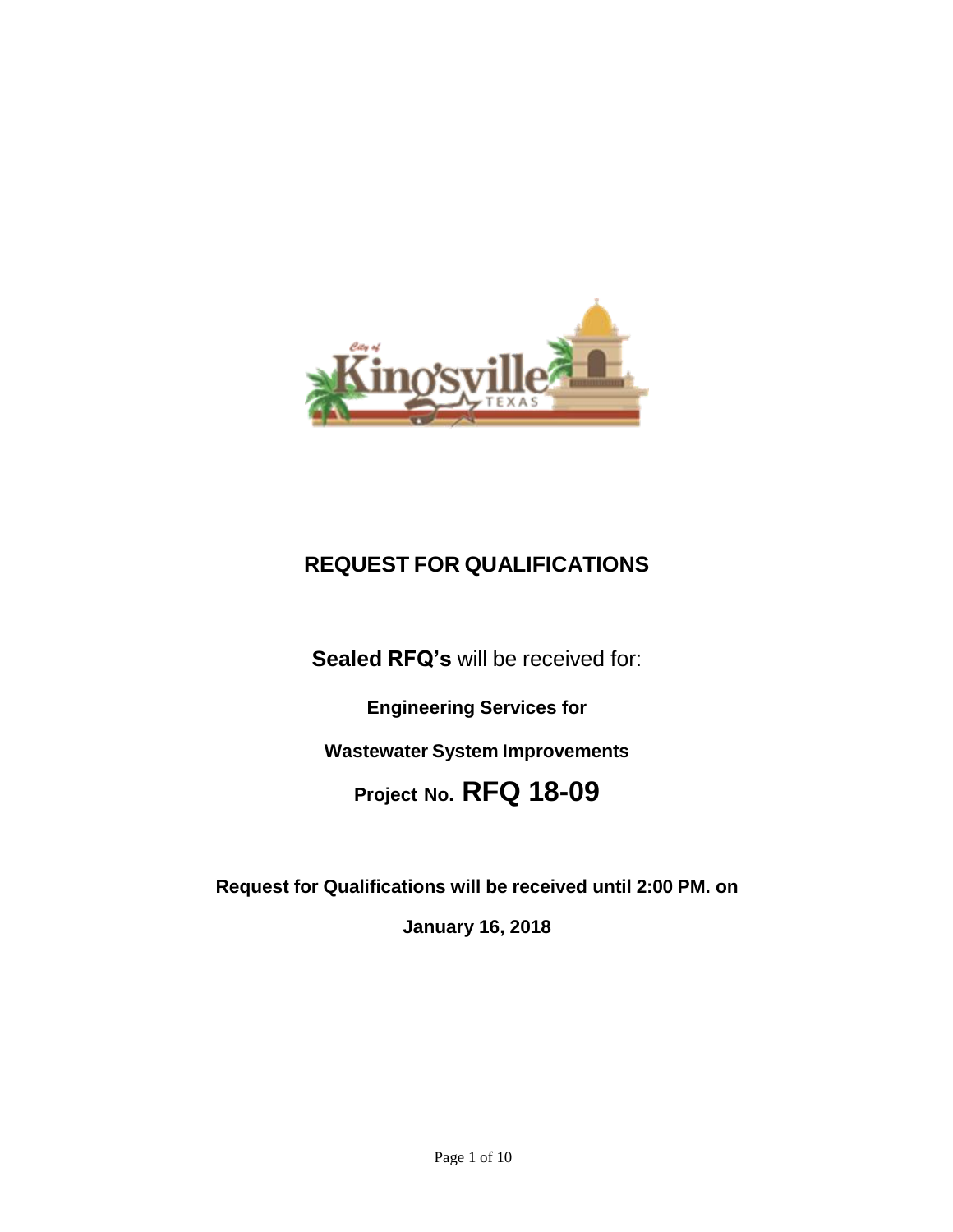# CITY OF KINGSVILLE, TEXAS Wastewater System Improvements Project Request for Qualifications 18-09 Engineering Services

# 1.1 **REQUEST FOR QUALIFICATIONS**

#### 1.2 General Information

The CITY OF KINGSVILLE, TEXAS requests the submission of Statements of Qualifications (SOQ) with respect to planning, design, and construction management phase services associated with the design and construction of wastewater collection, re-route, treatment, storage, and land application system projects that may or may not be funded using possible loan and/or loan forgiveness funding through the Texas Water Development Board (TWDB). This Request for Qualifications (RFQ) solicits information that will enable the City to determine the highest qualified Engineering Firm that may provide professional engineering services for the planning, design and construction management of a project, or projects that may be funded through the TWDB.

# 1.3 Intent

The intent of the City is to hire an Engineering Firm to provide planning, design, and construction management phase engineering services via a two-step procurement process with formal advertising. The City will evaluate each Respondent's Statements of Qualifications in step one and may conduct interviews with short-listed Respondents, in step two. At the conclusion of either step one or step two of this process, the City will rank candidates by order of highest qualifications and first attempt to negotiate a fair and reasonable fixed price contract with the highest qualified Engineering Firm. If unable to negotiate a mutually acceptable contract, the City will terminate negotiations with the highest qualified Engineering Firm and begin negotiating with the next highest qualified candidate. If necessary, the City will repeat these steps until an acceptable contract is obtained. Complete procedures for procuring the Engineering Services are presented in Section 2.0 of this RFQ.

The City reserves the right to reject any or all qualification statements received in response to this public notice. The City reserves the right to short list respondents and base final selection rankings on personal interviews. The City reserves the right to conduct new project planning, design, and construction management phase engineering services selection procedures for this or future projects.

#### 1.4 Standards

The selection of a service provider and award of a contract may be contingent upon the funding and approval through the TWDB CWSRF if the funding source is used.

This RFQ is issued in accordance with Section 2254 of the Texas Government Code (Professional Services Act) and Title 40 Code of Federal Regulations, Part 31 (Uniform Administrative Requirements for Grants and Cooperative Agreements to State and Local Governments).

State and Federal requirements are applicable to this Project, including requirements regarding procurement, cost and pricing data, solicitation of Minority and Women's Business Enterprises (MWBE) and Equal Employment Opportunity (EEO). It is the Respondent's responsibility to make a good faith effort in offering fair opportunity for participation in this project. Documentation of applicable efforts may be required.

Small, Minority, and Women Business Enterprises (SMWBE) are encouraged to submit qualification statements for consideration as are Small Business in a Rural Area (SBRA).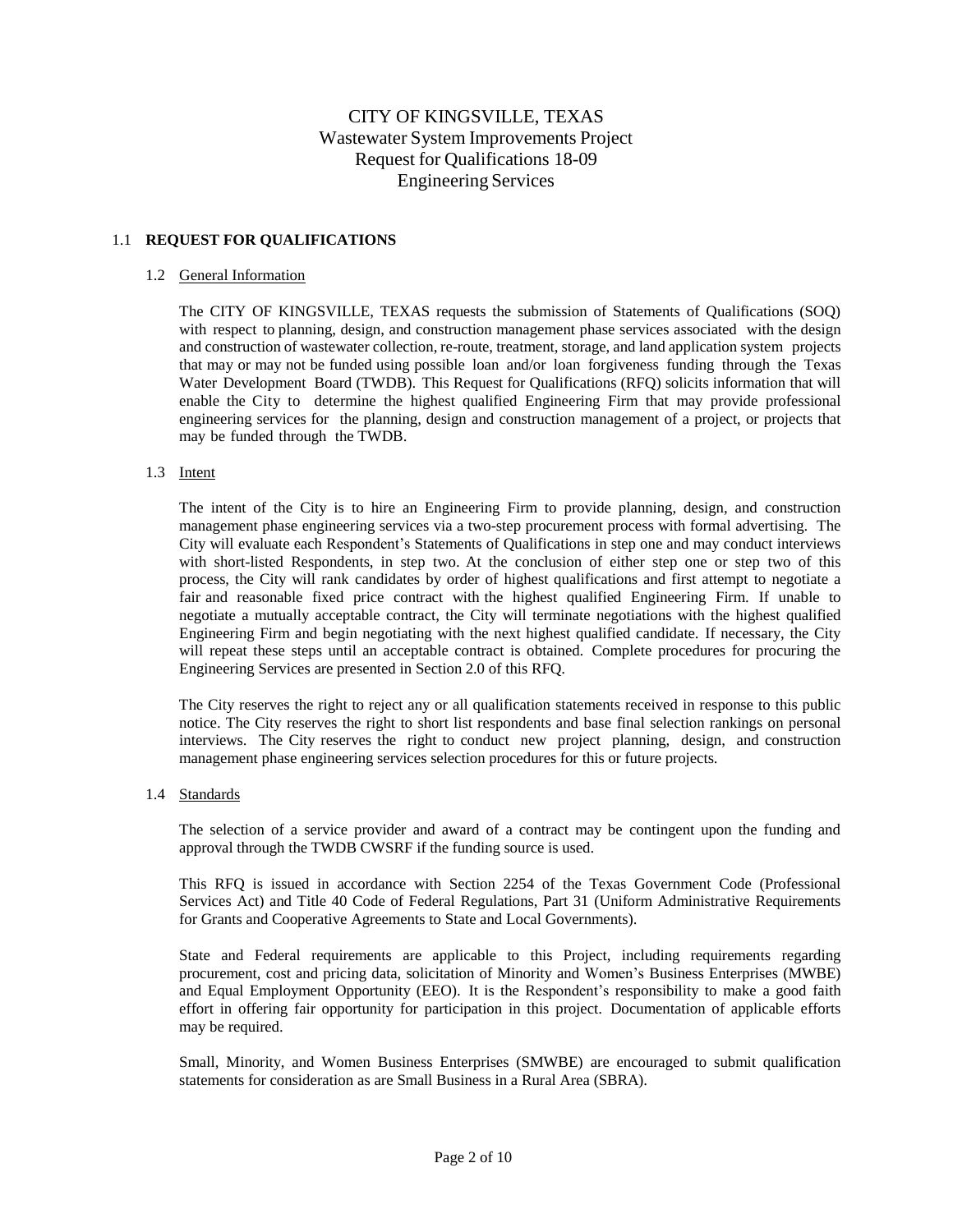# 1.5 Project Schedule and Submittal Deadline

The project planning, design and construction management phase services contract is anticipated to be awarded in January 2018, and the anticipated completion date is summer/fall of 2021. The anticipated overall duration of this service contract is 36 months with a tentative starting date of Feburary 2018. The contract may be extended at the mutual agreement of the parties, or whatever greater period of time allowed by the TWDB during which the contract is in effect, if the funding source is used.

**The SOQ Package (see Section 2.2) must be submitted to the City no later than 2:00 P.M. Central Time on January 16, 2018**. See Section 2.3 for mailing or delivery instructions.

#### 1.6 Project Description

The proposed various future projects for the period of service may include, at the City's determination and schedule, the following:

1.6.1 Repair and/or replacement/rehabilitation of existing wastewater treatment plant, with associated appurtenances including, but not limited to, re-route, pump stations, inlets, collection lines, land application system and others including potential reuse features including wastewater treatment modifications and conveyance infrastructure.

# 1.7 Public Record

All data and information submitted by the Engineering Firm in response to this RFQ shall become public information, as provided by the Texas Open Records Act, Texas Government Code Sections 552.001 – 552.026. The City does not assume responsibility for asserting legal arguments for confidentiality on behalf of the Engineering Firm.

# 1.8 Cost of Preparing Statement of Qualifications Package

Costs for preparing the SOQ Package and any subsequent materials or presentations shall be solely the responsibility of the prospective Engineering Firm.

# 1.9 Scope of Services

The Selected Engineering Firm shall provide timely and professional planning documents, geotechnical investigations, design surveys, construction plans and technical specifications and contract documents, construction staking, operations and maintenance manuals and other specific services as discussed below. It is the intent of this RFQ that a consistent quality of services is provided for all of the Project's components.

The scope of Planning, Design, and Construction Management Phase Engineering Services is expected to include:

- 1.9.1 Attend preliminary conferences with the City, TWDB personnel (if the funding source is used), and other interested parties regarding the Project. Assist the City in the preparation of applications and supporting documents for government grants, loans, or advances in connection with the Project. Assist in the preparation or review of environmental assessments and impact statements; review and evaluation of the effects on the design requirements for the Project of any such statements and documents prepared by others; and assistance in obtaining approvals of authorities having jurisdiction over the anticipated environmental impact of the Project.
- 1.9.2 Prepare a Preliminary Engineering Feasibility report, which shall, as appropriate, contain schematic layouts, sketches and conceptual design criteria with appropriate exhibits to indicate the agreed-to requirements, considerations involved, and those alternate solutions available to the City, which the Engineer recommends.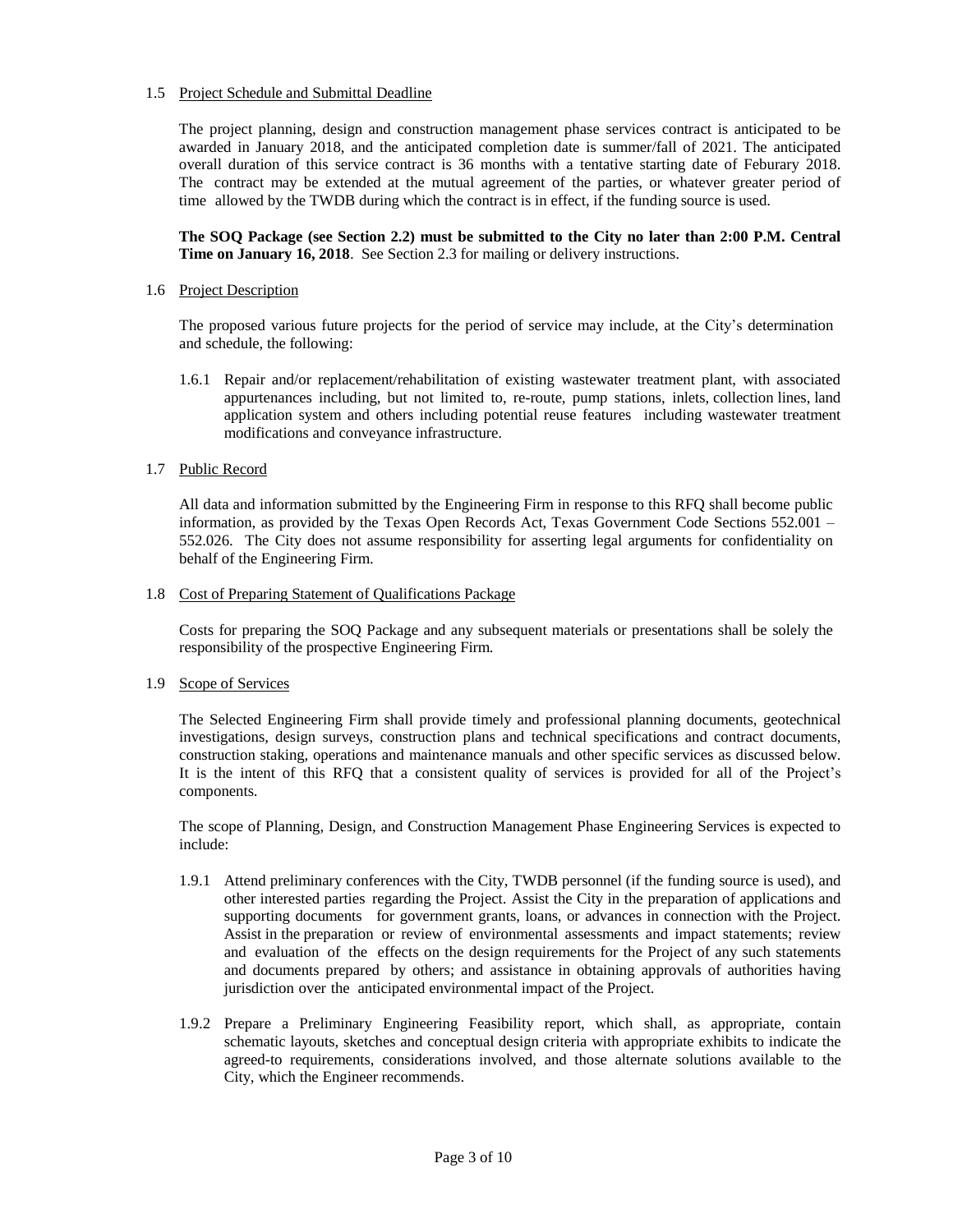- 1.9.3 Determine the necessity for acquisition of any additional real property/easements/right-of-way for the City's potential Project(s) and, if applicable, furnish all necessary information such as name and address of property owners, legal descriptions of parcels to be acquired and map of entire tracts with designation of part to be acquired by the City. Prepare property surveys, detailed descriptions of sites, maps, or drawings as required assist in negotiating for land and easement rights. The Engineer will coordinate preparation of an appraisal by a qualified appraiser to be paid for by the City, of the value of real property needed for the necessary facilities and determine the availability of title, easements, and rights-of-way needed to implement the project. The Engineer will assist the City to obtain all necessary right-of-way and easements on behalf of the City and do so pursuant to federal requirements acceptable to public funding agencies.
- 1.9.4 Furnish and submit, on behalf of the City, the engineering data necessary for applications for routine permits by local, state and federal authorities (as distinguished from detailed applications and supporting documents for government grants-in aid, or for planning advances). The Engineer will also prepare and submit, on behalf of the City, the engineering data and other information as required by the Texas Commission on Environmental Quality (TCEQ) for Texas Pollution Discharge Elimination (TPDES), including discharge permits and Storm Water Pollution Prevention Plans (SWP3) as required.
- 1.9.5 Provide field surveys to collect information required for planning and design and complete related office computations and drafting.
- 1.9.6 Perform geotechnical investigations such as auger borings core borings, soil tests, or other subsurface explorations and laboratory testing and inspecting of samples or materials relevant to design.
- 1.9.7 Prepare detailed construction plans, specifications and contract documents for the construction authorized by the City in accordance with all State and Federal requirements.
- 1.9.8 Prepare estimates for probable construction cost of the authorized construction.
- 1.9.9 Furnish the City with copies of approved contract documents including notices to bidders and proposal forms.
- 1.9.10 Assist the City in the advertisement of the project for Bids.
- 1.9.11 Attend the bid opening and tabulate the bid proposal, analyze the responsiveness of the bidder(s) and make recommendations for awarding contract(s) for construction to the lowest responsive bidder(s) or the bidder providing the best value to the City.
- 1.9.12 Prepare and coordinate approval of formal Contract Documents and coordinate issuance of Notice to Proceed from the TWDB, ,
- 1.9.13 Provide field surveys and office computations for construction control staking, including the staking of bench marks and horizontal control references for the contractor to stake out of work.
- 1.9.14 Consult and advise the City during construction; issue all instruction to the contractor requested by the City and prepare and issue routine change orders with the City's approval. Prepare alternate designs or non-routine contract change orders that are necessary due to no fault of the Engineer and upon approval of the City and TWDB, if the funding source is used.
- 1.9.15 Review samples, catalog data, schedules, shop drawings, laboratory, shop and mill tests of material and equipment and other data which the contractor submits. The Engineer will review and approve for conformance with the design concept, all shop drawings and other submittals as required by the Contract Documents to be furnished by contractors.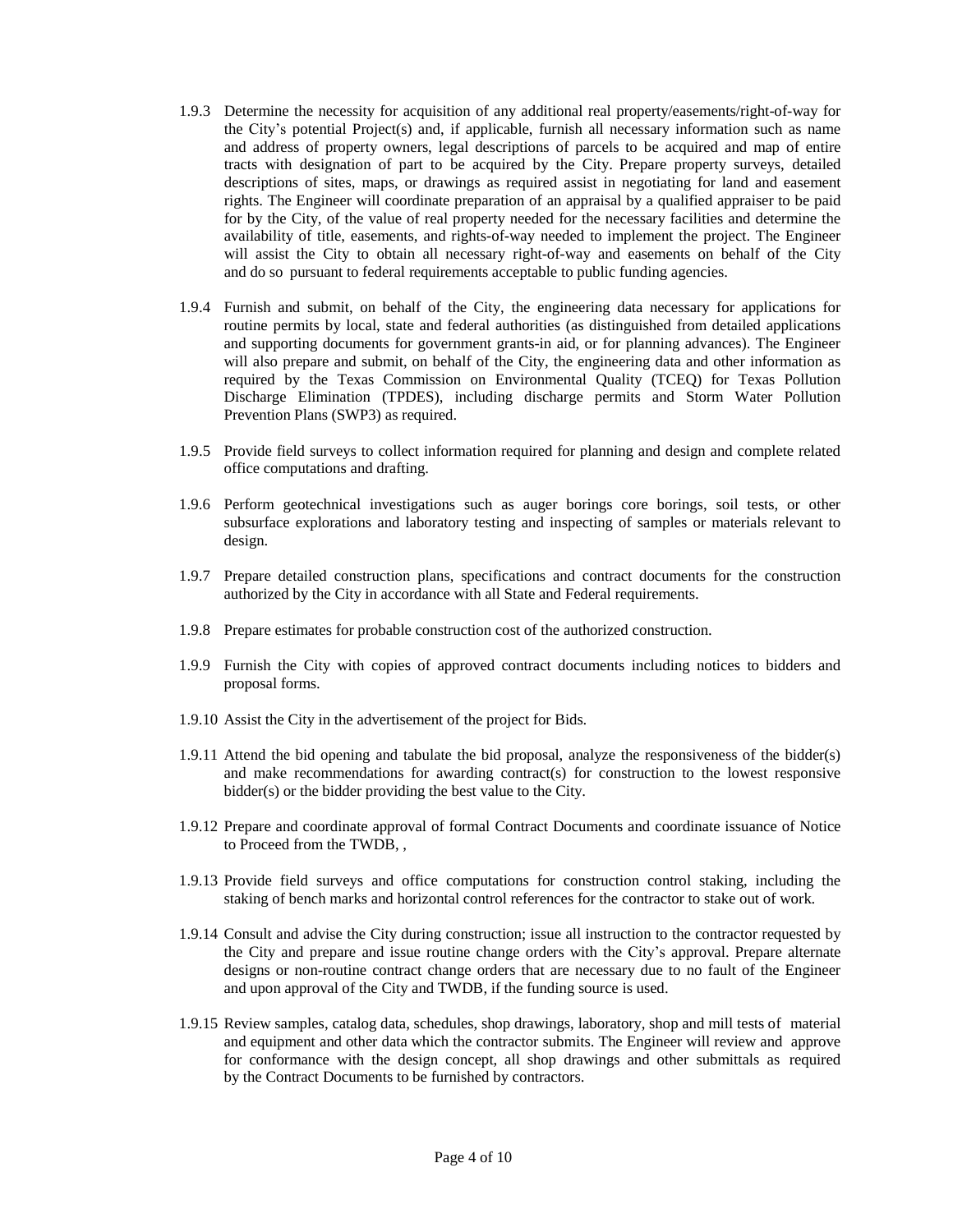- 1.9.16 Obtain and review monthly and final estimates for payments to contractors, and furnish any recommended payments to contractors or suppliers to the City and assemble written guarantees which may be required by the Contract Documents.
- 1.9.17 Attend monthly meetings with the City during construction, and TWDB, if the funding source is used.
- 1.9.18 Prepare an operation and maintenance manual that meets applicable TWDB guidelines for submission to the City before construction of the project is 90% complete.
- 1.9.19 Conduct, in the company of the City, a final inspection of the project for compliance with the Contract Documents and submit recommendations concerning project status of the City's final payment to the contractor. Prior to submission of recommendation for final payment on each contract, the Engineer will submit a certificate of substantial completion of work done under that contract to the City, TWDB (if the funding source is used) and others as required.
- 1.9.20 Revise the Contract Drawings (unless redrawing is required) from as-built drawings submitted by the contractor, to show the work as constructed. The Engineer will provide the City with one set of reproducible records (as-built) drawings and two sets of prints. Such drawings will be based on the resident project inspector's construction data and the construction records provided by the contractor during the construction.
- 1.9.21 Coordinate approval and issuance of Certificate of Completion from TWDB (if the funding source is used) and others as required.
- 1.9.22 Conduct, within one month of its expiration, in the company of the City, a warranty inspection of the project for compliance with the Contract Documents and submit recommendations concerning project warranty issues to the City, TWDB and others as required.
- 1.9.23 The Engineer shall review the first year's operation of the Project and revise the operations and maintenance manual for the Project as necessary to accommodate actual operational requirements and expenses. Eleven months after initiation of the Project's operation, the Engineer shall advise the City in writing whether the Project meets the project performance standards.
- 1.9.24 The Engineer shall assist in training operating personnel and coordinate the preparation of curricula and training materials for operating personnel.

#### **2.0 INSTRUCTIONS AND PROCEDURES**

#### 2.1 Prohibition

Do not submit pricing information. If pricing information is submitted, the response to the RFQ will not be considered.

# 2.2 SOQ Package Preparation

The Qualification Package will include the following four (4) components:

- 2.2.1 One Page Transmittal Letter. The letter shall provide the names, title, address (physical and mailing) and telephone number of the official contact and shall be numbered if more than one page.
- 2.2.2 Statement Concerning Insurance. A brief statement (which may be included as part of component 2.2.1 or 2.2.4) confirming that the Engineering Firm will provide general liability insurance, worker's compensation and professional liability insurance for the project within 10 calendar days of any Notice of Award.
- 2.2.3 Statement Concerning Conflict of Interests. Those interests of the Engineering Firm that would impede with or interfere in the carrying out of the duties and responsibilities of the position of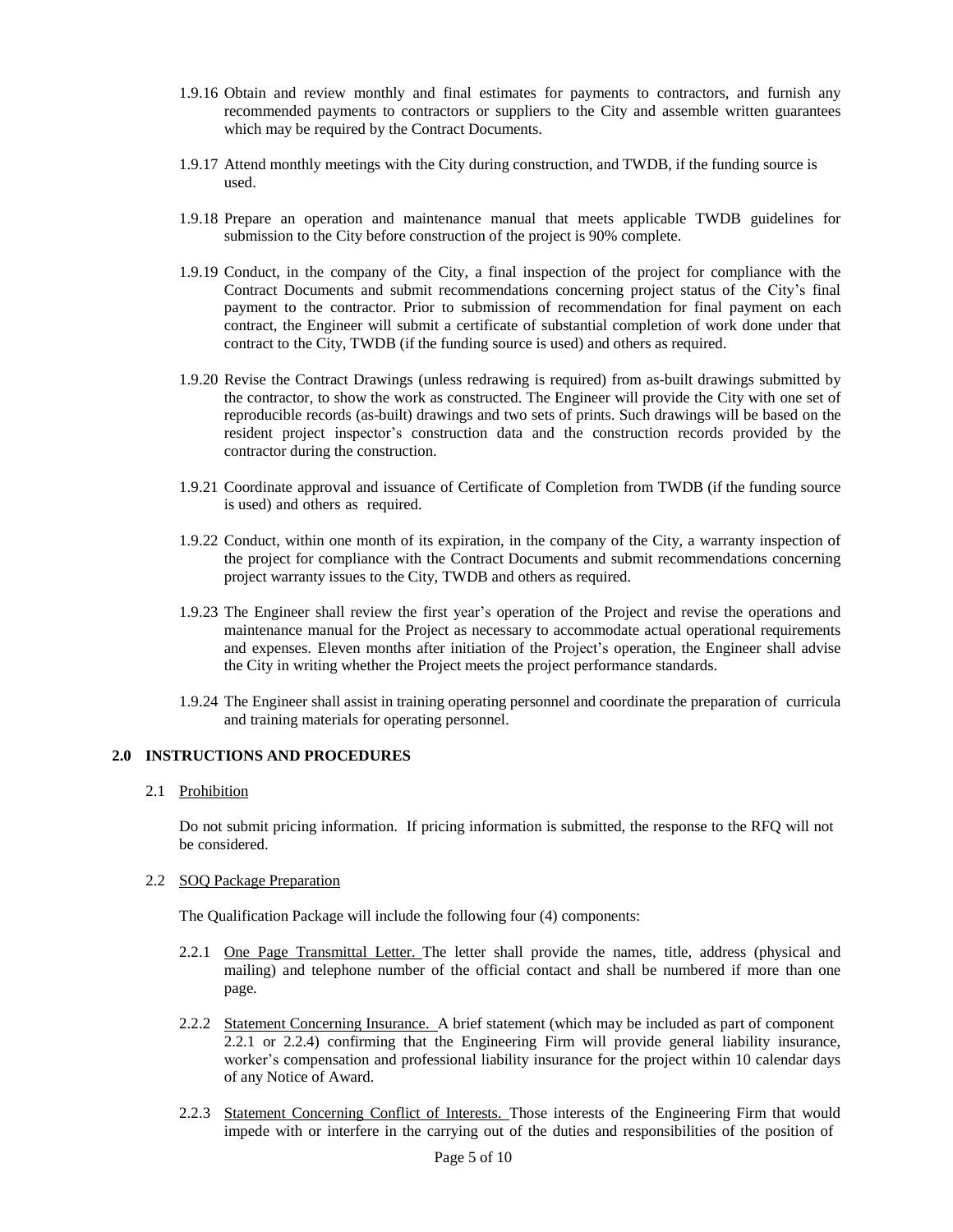Project Design Engineer are deemed conflicting. Utilize the attached Conflict of Interest Statement form.

2.2.4 Qualifications Statement. Use the format in Section 3.0, Statement of Qualifications – Format. No material shall be incorporated by reference only, nor should brochures, photos, or additional data be submitted. Any such material will not be considered in the evaluation process. The entire Qualification Package shall stand alone and include full responses to all RFQ instructions. The Qualification statement must not exceed 20 pages of 8½" by 11" paper.

Note: If the Engineering Firm is a Joint Venture firm, then documentation of its incorporation may be requested.

2.3 Submitting the SOQ Package

The Engineering Firm shall submit five (5) copies of the Statement of Qualifications Package. Packages may be delivered by courier or mail. No faxes will be accepted. **Proposals must be received no later than 2:00 PM (Central Time) on January 16, 2018, at the City Hall, 400 West King Avenue, Kingsville, Texas 78363. One (1) copy of the proposal must be sealed and labeled as follows:**

**CONFIDENTIAL: STATEMENT OF QUALIFICATIONS ENCLOSED ENGINEERING SERVICES ATTENTION: Charlie Sosa, PURCHASING MANAGER 400 WEST KING AVENUE KINGSVILLE, TEXAS 78363**

# 2.4 Evaluation Factors and Relative Importance

The following factors, in order of relative importance, will be used in identifying the highest qualified Engineering Firm:

2.4.1 Professional qualifications of the individual(s) (including subcontracted personnel) who will perform the work.

| <b>Criteria</b>                    | <b>Points</b> |
|------------------------------------|---------------|
|                                    |               |
| Experience                         | 50            |
| Capacity to perform                | 30            |
| Familiarity with the City and TWDB | 20            |

# 2.5 Inquiries

Engineering Firms should not attempt to contact any individual from the City other than in the form provided in this Request for Qualifications. Should any Engineering Firms find discrepancies in or omissions from the RFQ, or should the Engineering Firm be in doubt as to their meaning, the Engineering Firm shall notify Charlie Sosa, Purchasing Manager, at (361) 595-8025 or [csosa@cityofkingsville.com](mailto:csosa@cityofkingsville.com) . Clarifications will be received in writing up to 96 hours prior to the submittal deadline. Answers to all such requests will be given in writing by the City to all prospective Engineering Firms no later than 48 hours prior to of the submittal deadline. Oral explanations or instructions will not be binding. Written request for clarifications may be sent to same address as shown for final SOQ Package submittal. Clarifications will be sent to all individuals or firms that have received the RFQ.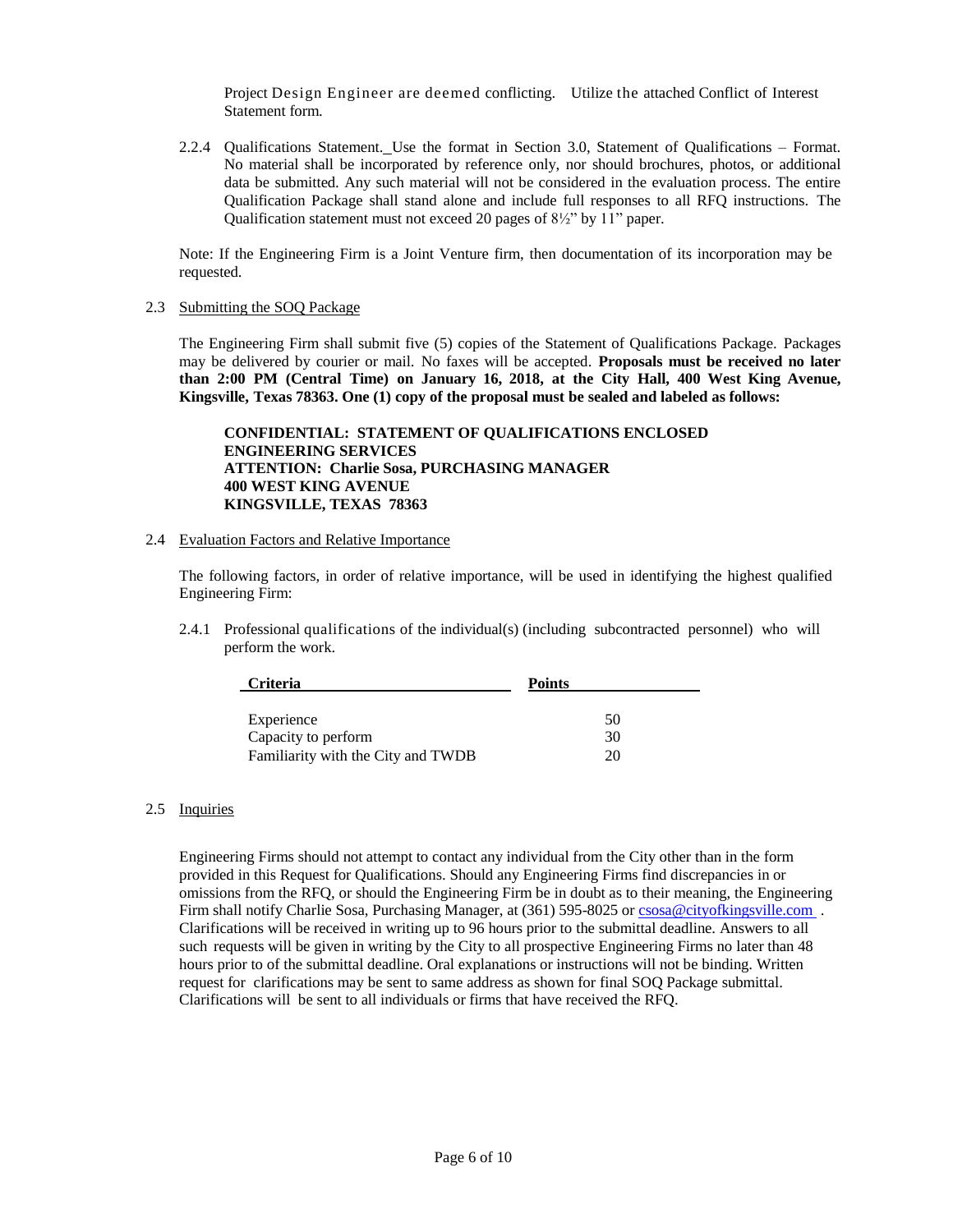# 2.6 Evaluation Process

The City may call upon anyone they deem necessary to assist with the evaluation.

The City may obtain information from references.

The City may contact the Engineering Firms for the purpose of obtaining additional information or clarification during the evaluation period.

The City will evaluate each Qualification Package received, in accordance with the factors in Section 2.4, based on the contents of the SOQ package, any subsequent written clarifications required, and reference information obtained. The City will not consider any information or data incorporated by the Engineering Firm by reference or otherwise referenced, except it will consider reference information the City obtains from existing and prior clients of the Engineering Firm.

The City may rank and determine the highest qualified Engineering Firm based solely upon the evaluation of the Statement of Qualifications package, any subsequent written clarifications required, and reference information obtained.

If, based on the review of the Qualifications Packages the City deems it necessary to interview Engineering Firms in order to determine the highest qualified Engineering Firm, the City may identify two or more Engineering Firms to be interviewed using the procedure in Section 2.7.

# 2.7 Interviews

The City will develop a list of questions to be answered by each Engineering Firm interviewed, and provide additional instructions to be followed. These parties will be allowed one (1) week to prepare for the interviews. The total elapsed time between the City short-list selections and interviews by the City will be approximately two (2) weeks. The City will rank and determine the highest qualified Engineering Firm upon completion of the interviews.

# 2.8 Notification of Selection

The City will notify the most qualified Engineering Firm in writing. Upon notification of selection by the City, the Engineering Firm shall submit a detailed cost proposal based on the proposed scope of work. Upon receipt of the proposal, the City and Proposer will attempt to negotiate scope and extent of work to be performed, time for full performance, compensation, and other terms. Final selection of the successful Engineering Firm will be contingent upon approval of the City Commission.

#### 2.9 Additional Information

- 2.9.1 All or part of this contract may be contingent upon release of funds from the Texas Water Development Board (TWDB).
- 2.9.2 Any contract or contracts awarded under this Request for Qualifications (RFQ) are expected to be funded in part by a loan or loan forgiveness from the TWDB. Neither the State of Texas nor any of its departments, agencies, or employees are or will be a party to this RFQ or any resulting contract.
- 2.9.3 This contract is subject to the Environmental Protection Agency's (EPA) "fair share policy", which includes EPA approved "fair share goals" for Minority Business Enterprise (MBE) & Women Business Enterprise (WBE,) firms in the Construction, Supplies, Equipment; and Services procurement categories. EPA's policy requires that applicants and prime contractors make a good faith effort to award a fair share of contracts, subcontracts, and procurements to SMWBE's. Although EPA's policy does not mandate that the fair share goals be achieved, it does require applicants and prime contractors to demonstrate use of the six affirmative steps. The current fair share goals for the State of Texas are as follows: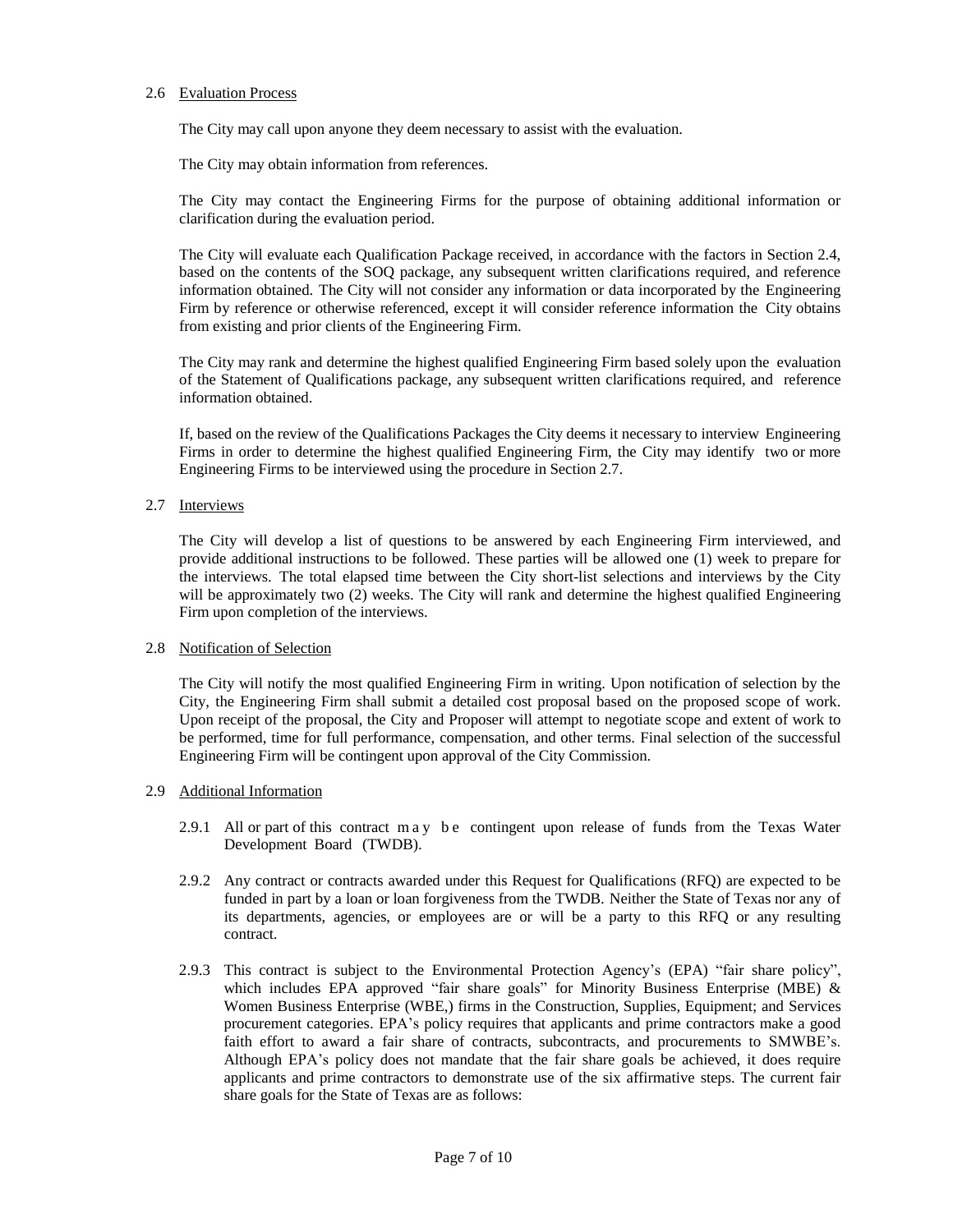|                 | MBE    | WBE   |
|-----------------|--------|-------|
| Construction    | 12.94% | 8.72% |
| <b>Supplies</b> | 9.68%  | 9.34% |
| Equipment       | 7.12%  | 5.39% |
| <b>Services</b> | 10.84% | 5.72% |

2.9.4 Equal Opportunity in Employment - All qualified Applicants will receive consideration for employment without regard to race, color, religion, sex, age, handicap of national origin. Bidders on this work will be required to comply with the President's Executive Order No. 11246, as amended by Executive Order 11375, and as supplemented in Department of labor regulations 41 CFR; Part 60. Small, minority and women-owned firms are encouraged to submit proposals.

# 3.1 STATEMENT OF QUALIFICATIONS- FORMAT

The information in the Engineering Firm's Statement of Qualifications in this Package shall be presented either on these sheets or in the same order and sequence as outlined below.

#### 3.2 Organization

Describe the Engineering Firm's organization in accordance with the format below:

#### General

| 3.2.1 Firm Name:                                                                                                                                                                                                                                                   |  |  |  |  |
|--------------------------------------------------------------------------------------------------------------------------------------------------------------------------------------------------------------------------------------------------------------------|--|--|--|--|
| 3.2.2 Address & Phone Number:                                                                                                                                                                                                                                      |  |  |  |  |
|                                                                                                                                                                                                                                                                    |  |  |  |  |
| 3.2.3 Texas Board of Professional Engineers Firm Registration Number: _____________________________                                                                                                                                                                |  |  |  |  |
| 3.2.4 Submittal is for: □ Parent Company □ Branch Office                                                                                                                                                                                                           |  |  |  |  |
|                                                                                                                                                                                                                                                                    |  |  |  |  |
| 3.2.6 Former Firm Name(s):                                                                                                                                                                                                                                         |  |  |  |  |
|                                                                                                                                                                                                                                                                    |  |  |  |  |
|                                                                                                                                                                                                                                                                    |  |  |  |  |
| 3.2.9 Name of Principals and Titles:                                                                                                                                                                                                                               |  |  |  |  |
| Principal Name: 1988 and 1989 and 1989 and 1989 and 1989 and 1989 and 1989 and 1989 and 1989 and 1989 and 1989 and 1989 and 1989 and 1989 and 1989 and 1989 and 1989 and 1989 and 1989 and 1989 and 1989 and 1989 and 1989 and<br>Principal Name: 1997             |  |  |  |  |
| Title:<br>Principal Name: Name: Name: Name: Name: Name: Name: Name: Name: Name: Name: Name: Name: Name: Name: Name: Name: Name: Name: Name: Name: Name: Name: Name: Name: Name: Name: Name: Name: Name: Name: Name: Name: Name: Name: Na<br>Title:                 |  |  |  |  |
| Principal Name: Manual Manual Alexander and Manual Alexander and Manual Alexander and Manual Alexander and Manual Alexander and Manual Alexander and Manual Alexander and Manual Alexander and Manual Alexander and Manual Ale<br>Title: Title:                    |  |  |  |  |
| Principal Name: Manual Manual Alexander and Manual Alexander and Manual Alexander and Manual Alexander and Manual Alexander and Manual Alexander and Manual Alexander and Manual Alexander and Manual Alexander and Manual Ale                                     |  |  |  |  |
| 3.2.10 Office Locations, Number of Personnel in each Office and Types of Disciplines in each Office.<br>Examples of Disciplines: Administrative, Draft persons, Computer Technicians, Civil Engineers,<br>Construction Managers, Inspectors, Schedulers and other. |  |  |  |  |
| Office Location:<br>Employees: 2000                                                                                                                                                                                                                                |  |  |  |  |
| Disciplines:                                                                                                                                                                                                                                                       |  |  |  |  |
|                                                                                                                                                                                                                                                                    |  |  |  |  |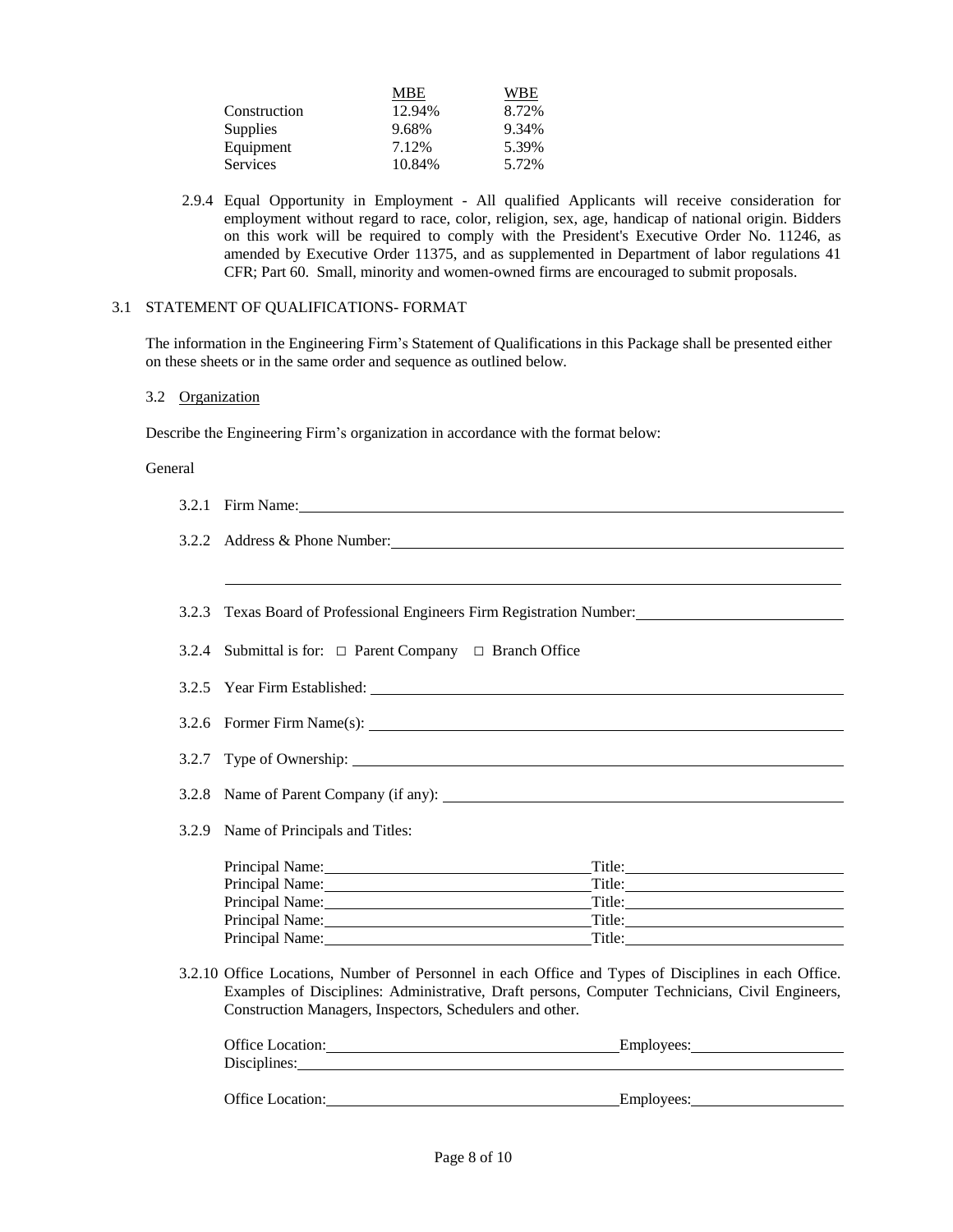| Disciplines: No. 1996. The Contract of the Contract of the Contract of the Contract of the Contract of the Contract of the Contract of the Contract of the Contract of the Contract of the Contract of the Contract of the Con                                                                                                                                                                                                                                   |  |
|------------------------------------------------------------------------------------------------------------------------------------------------------------------------------------------------------------------------------------------------------------------------------------------------------------------------------------------------------------------------------------------------------------------------------------------------------------------|--|
| Office Location:<br>Disciplines: No. 1996. The Communication of the Communication of the Communication of the Communication of the Communication of the Communication of the Communication of the Communication of the Communication of the Commun                                                                                                                                                                                                               |  |
| Office Location: New York Contract of the Contract of the Contract of the Contract of the Contract of the Contract of the Contract of the Contract of the Contract of the Contract of the Contract of the Contract of the Cont<br>Disciplines: 2000 and 2000 and 2000 and 2000 and 2000 and 2000 and 2000 and 2000 and 2000 and 2000 and 2000 and 2000 and 2000 and 2000 and 2000 and 2000 and 2000 and 2000 and 2000 and 2000 and 2000 and 2000 and 2000 and 20 |  |
| Disciplines:                                                                                                                                                                                                                                                                                                                                                                                                                                                     |  |

- 3.3 Key Personnel/Project Team
	- 3.3.1 The Engineering Firm shall provide a brief profile for key personnel that will be assigned to this project. The information for each member of the Project Team must include the following: Name, Area(s) of Expertise, Years of Experience in that area(s), Professional License(s), including registration number(s), (if applicable), TCEQ Licenses, (if applicable) and experience with State and Federal Agencies (if applicable).
	- 3.3.2 For those team members that maintain a professional license issued by a state agency, indicate their current standing with that agency.
	- 3.3.3 The Engineering Firm shall describe their specific project approach and key elements identified relative to the project description in 1.6 and the tasks shown in 1.9 of the RFQ.
	- 3.3.4 Include an organizational chart showing participants and disciplines for specific portions of assigned work on this project, and lines of authority for all portions of the work.
	- 3.3.5 The Engineering Firm shall provide a list of names, addresses and specialties of outside consultants/associates for this project and prior working relationship. List specific areas of responsibility (including administrative, technical and financial) for each firm.
	- 3.3.6 Identify the level of participation of MWBE team members in percent of total work effort.
- 3.4 Resource Utilization Plan
	- 3.4.1 Labor Resources: The Engineering Firm shall include a brief statement describing how staff will be provided, allocated, and balanced during sickness, attrition, and periods of increased workloads.

#### 3.5 Workload Status

- 3.5.1 Based on the Engineering Firm's current workload and staffing, indicate the current percentage of capacity at which the Engineering Firm is operating. Indicate the current backlog (if any) of the assignments in months.
- 3.5.2 Based on current assignments, backlogged assignments and known future assignments not currently in-house, indicate the percentage of capacity that the Engineering Firm will be operating during the time period indicated in the RFQ and the ability to meet the time constraints for completion of the project tasks while completing other prior committed workloads which involve members of the team identified for assignment to this project.
- 3.5.3 Identify the percentage of time key personnel will devote to this project.
- 3.5.4 Identify tasks to be completed locally, by an identified associated office or by an identified subcontractor.
- 3.6 Experience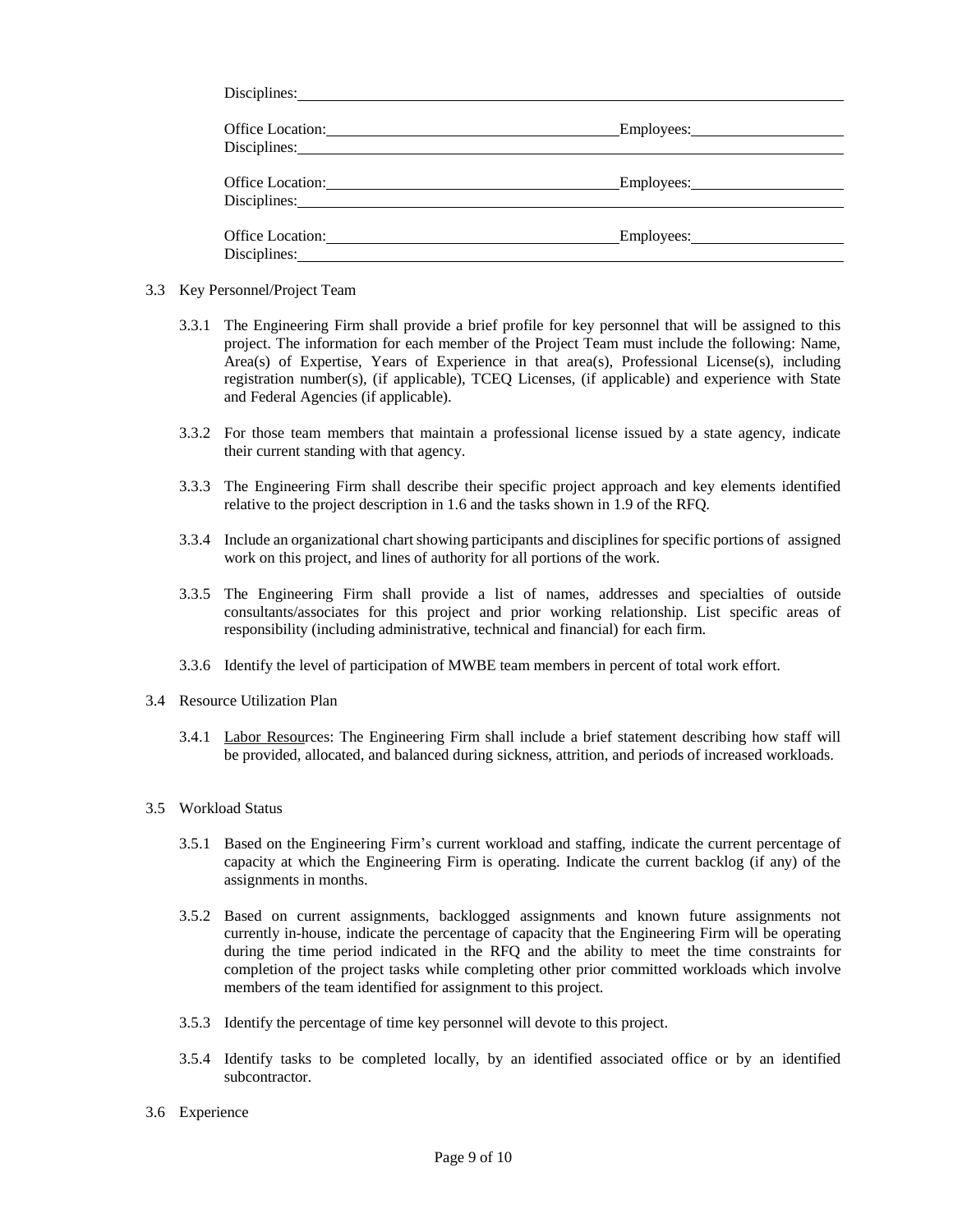The Engineering Firm shall list examples of the Firm's project management, design and construction management experience with emphasis on working with TWDB. List the most recent 5 years of relevant experience (maximum of 10 projects) Experience must include: project name, description, location, contact person, telephone number and year of project.

3.7 References

The City will contact references. In addition to the contact person(s) listed, the City may discuss the Engineering Firm's work performance with any current or former employee of the reference firm. References must include specific client contacts, name(s) and phone number(s).

- 3.8 Claims/Performance/Insurance/Bonding
	- 3.8.1 If the Engineering Firm is currently involved in litigation or arbitration based on its work, briefly describe the nature of the claim.
	- 3.8.2 If the Engineering Firm has ever been terminated from an assignment for non-performance, please briefly explain.
	- 3.8.3 Name of Engineering Firm's General Liability, Workers Compensation and Professional Liability insurance carrier and agent's address and telephone number.
- 3.9 Joint Ventures/Subcontracts

If it is anticipated that this assignment will be executed as a joint venture, and/or of 25% or more of the assignment based on either cost or time is to be subcontracted, provide the company's name of the joint venture partner and/or subcontractor and the proposed work for which it is responsible. Joint venture partners and subcontractors responsible for 25% of the work as indicated above must provide a separate Qualification Package.

3.10 Submittal Shall Be Signed In Accordance With The Following Format:

Submitted By: (must be principal of the Firm)

Signature

Name (typed) Date

Title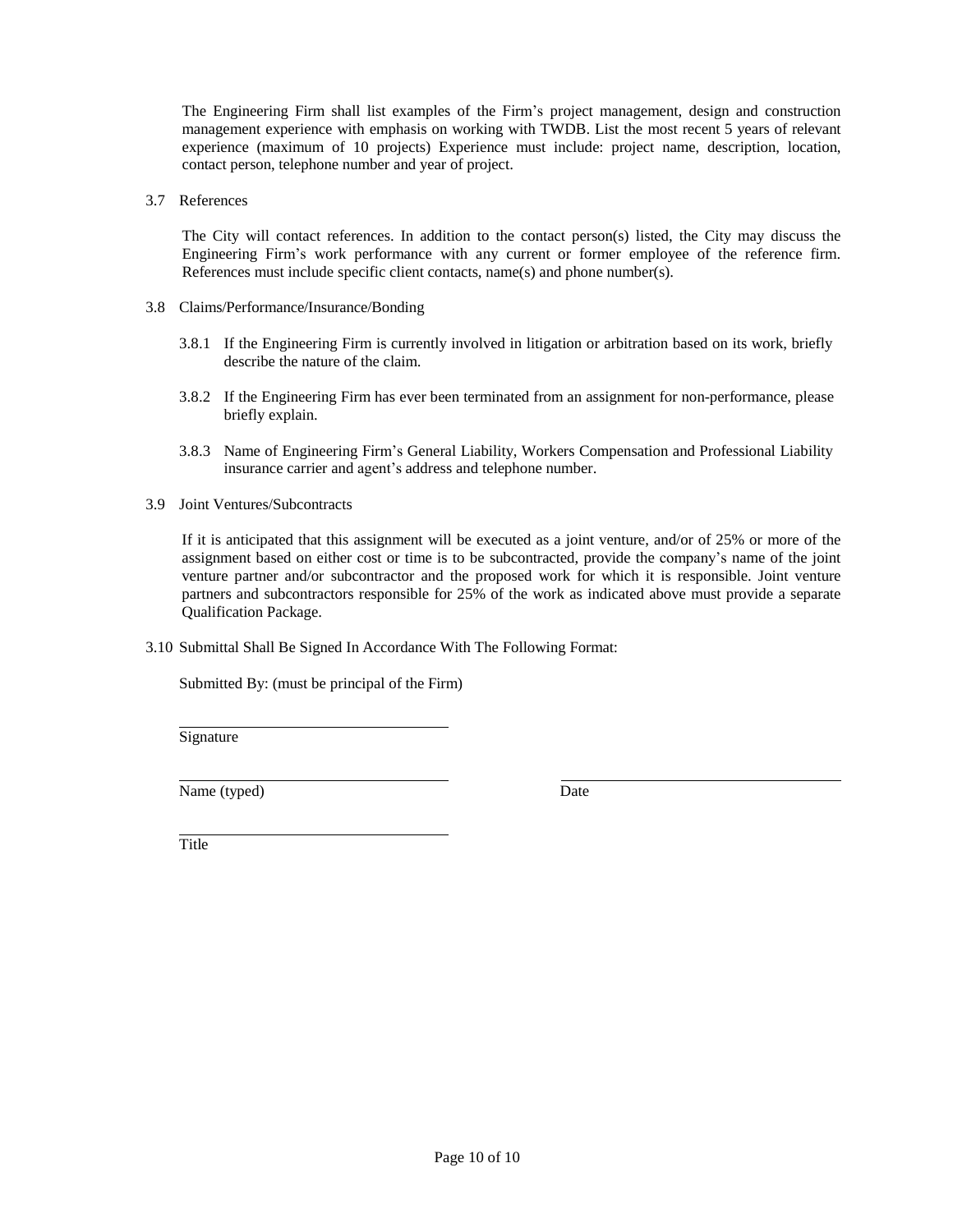# **CONFLICT OF INTEREST STATEMENT**

I certify that the following statement is true with respect to the Request of Qualification for Engineering Planning, Design and Construction Management Services for the Wastewater System Improvements Project for the City of Kingsville, Texas.

- 1. No principal or employee of this firm has offered or promised to pay or deliver directly or indirectly, any commission, political contribution, gift, favor, gratuity, benefit, or reward as an inducement to secure this assignment;
- 2. No employee, officer, or agent of the City of Kingsville, Texas, or their immediate family members, has financial or other interest in this firm;
- 3. This firm will not engage in construction contracting or in the supply of goods, materials and/or equipment for the construction of this project;
- 4. This firm is not associated or affiliated, either directly or indirectly, with firms, individuals, or commercial organizations that have a vested interest in the construction of this project.

Signed by Principal of Firm

Name Typed

**Title**